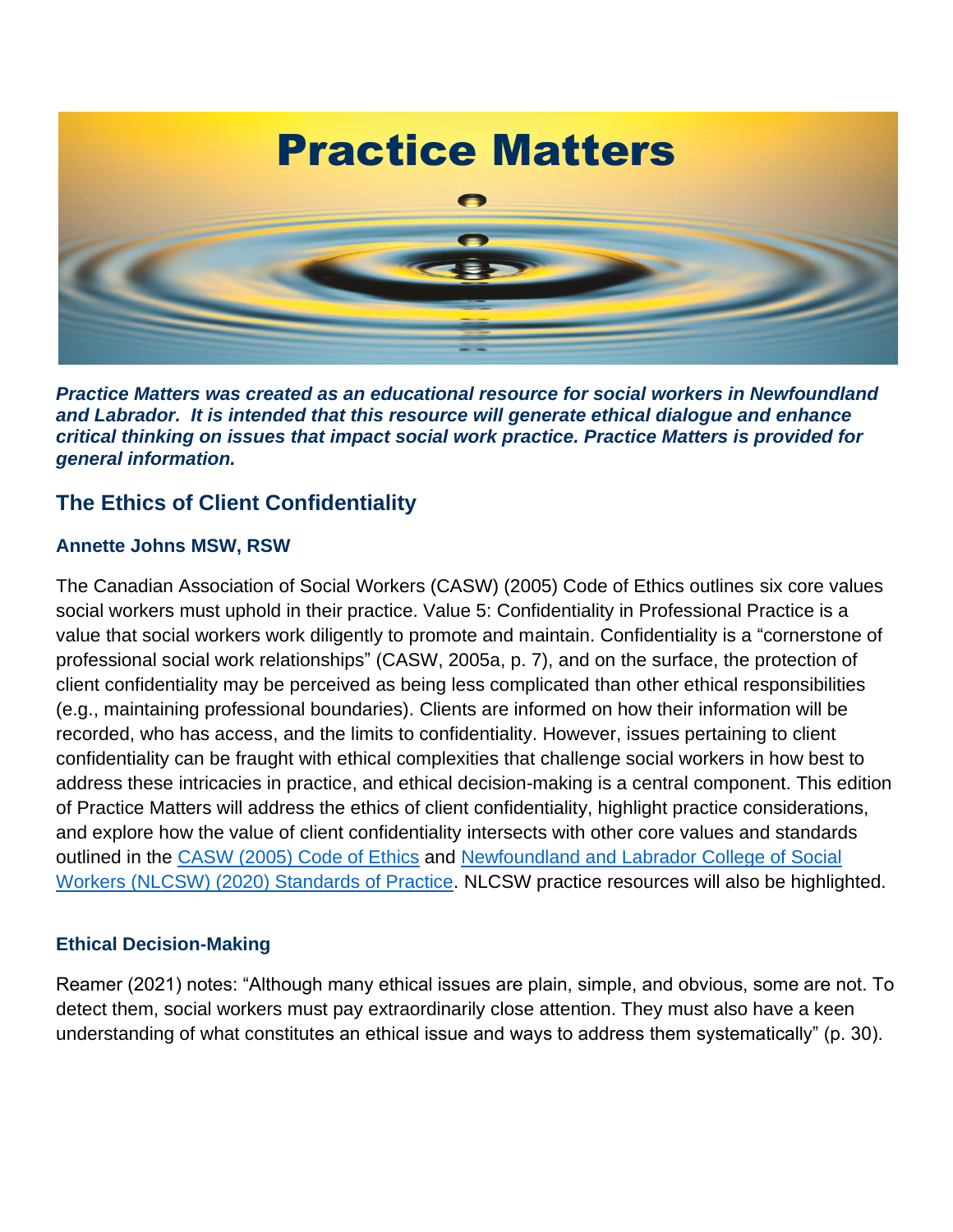## Practice Matters

Ethical decision-making is a process of thinking through all the ethical complexities of a dilemma, and making decisions that are in a client's best interest and in keeping with one's ethical and professional responsibilities. As noted in the CASW (2005) Code of Ethics, "social workers are educated to exercise judgment in the face of complex and competing interests and claims. Ethical decisionmaking in a given situation will involve the informed judgment of the individual social worker" (p. 3). This must include a thorough knowledge and understanding of one's code of ethics and standards of practice. Importantly, the June 2021 publication of Practice Matters focused on the *Importance of* [Knowing Your Code of Ethics and Standards of Practice.](https://nlcsw.ca/sites/default/files/inline-files/The_Importance_of_Knowing_the_Code_and_Standards_of_Practice.pdf) NLCSW has also developed a document [Ethical Decision-Making in Social Work Practice](https://nlcsw.ca/sites/default/files/inline-files/Ethical_Decision_Making_in_Social_Work_Practice_Updated_August_2021_0.pdf) to guide social workers through the ethical decisionmaking process.

#### **Case Scenarios**

#### **Case Scenario 1**

Mary RSW is employed by an organization that provides clinical services to adults. Client records are stored in a central electronic filing system. Mary is concerned other staff may have access to her client files which she says contains confidential and sensitive client information, and wonders if it is ethical to keep separate/private client notes in a locked cabinet in her office.

Client confidentiality and documentation are addressed in the [CASW \(2005\) Code of Ethics,](https://nlcsw.ca/sites/default/files/inline-files/CASW_Code_of_Ethics_2005.pdf) [CASW](https://nlcsw.ca/sites/default/files/inline-files/CASW_Guidelines_for_Ethical_Practice_2005.pdf)  [\(2005\) Guidelines for Ethical Practice](https://nlcsw.ca/sites/default/files/inline-files/CASW_Guidelines_for_Ethical_Practice_2005.pdf) and [NLCSW \(2020\) Standards of Practice.](https://nlcsw.ca/sites/default/files/inline-files/Standards_of_Practice_for_Social_Workers_in_NL.pdf)

CASW (2005) Code of Ethics

Value 5: Confidentiality in Professional Practice

"Social workers respect the importance of the trust and confidence placed in the professional relationship by clients and members of the public" (p. 7).

"Social workers respect the client's right to confidentiality of information shared in a professional context" (p. 7).

CASW (2005) Guidelines for Ethical Practice

Section 1.5 – Protect Privacy and Confidentiality

"Social workers protect the confidentiality of clients' written and electronic records. Social workers take reasonable steps to ensure that clients' records are stored in a secure location and that clients' records are not available to others who are not authorized to have access" (p. 8).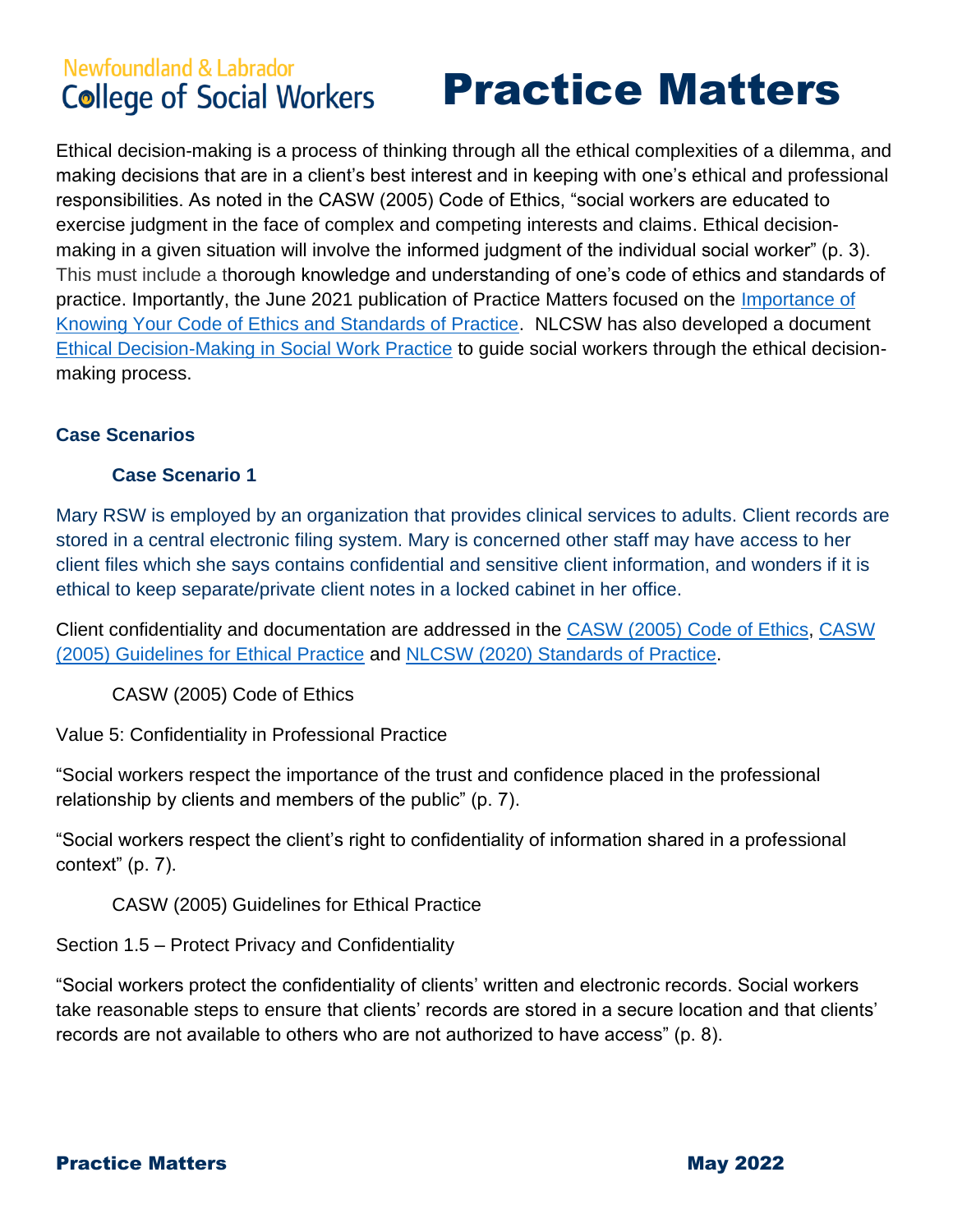#### **Newfoundland & Labrador** Practice Matters **College of Social Workers**

Section 1.7 – Maintenance and Handling of Client Records

"Social workers maintain one written record of professional interventions and opinions, with due care to the obligations and standards of their employer and relevant regulatory body" (p. 9).

"Social workers are encouraged to take care to report only essential and relevant details" (p. 9).

"Where records are shared across professions or agencies, information is recorded only to the degree that it addresses clients' needs and meets the requirements of an employer or professional standards of practice" (p. 9).

NLCSW (2020) Standards of Practice

Standard 4: Informed Consent

"Social workers provide clients with information on how social work records will be maintained and who will have access to these records" (p. 5).

Standard 5: Documentation and Recording

"Documentation of social work interventions with clients are contained in one master file. The file may be electronic, paper or both" (p. 5).

"Social work records are formatted to facilitate monitoring and evaluation of the social work intervention (s)" (p.6).

"Social work records should contain all information that is clinically relevant and significant to the service delivery" (p. 6).

After reviewing the code, guidelines and standards, Mary is encouraged to reflect on the following questions:

- What would be the purpose for having a separate file?
- Does the electronic record contain all the necessary information relevant to the delivery of services?
- Would there be a link made between the electronic file and the paper file to ensure that it is one master file?
- How might having a separate file impact continuity of care?
- What is the documentation policy and requirements of the agency?
- How are clients informed about the policy and practice pertaining to documentation, storage, and access?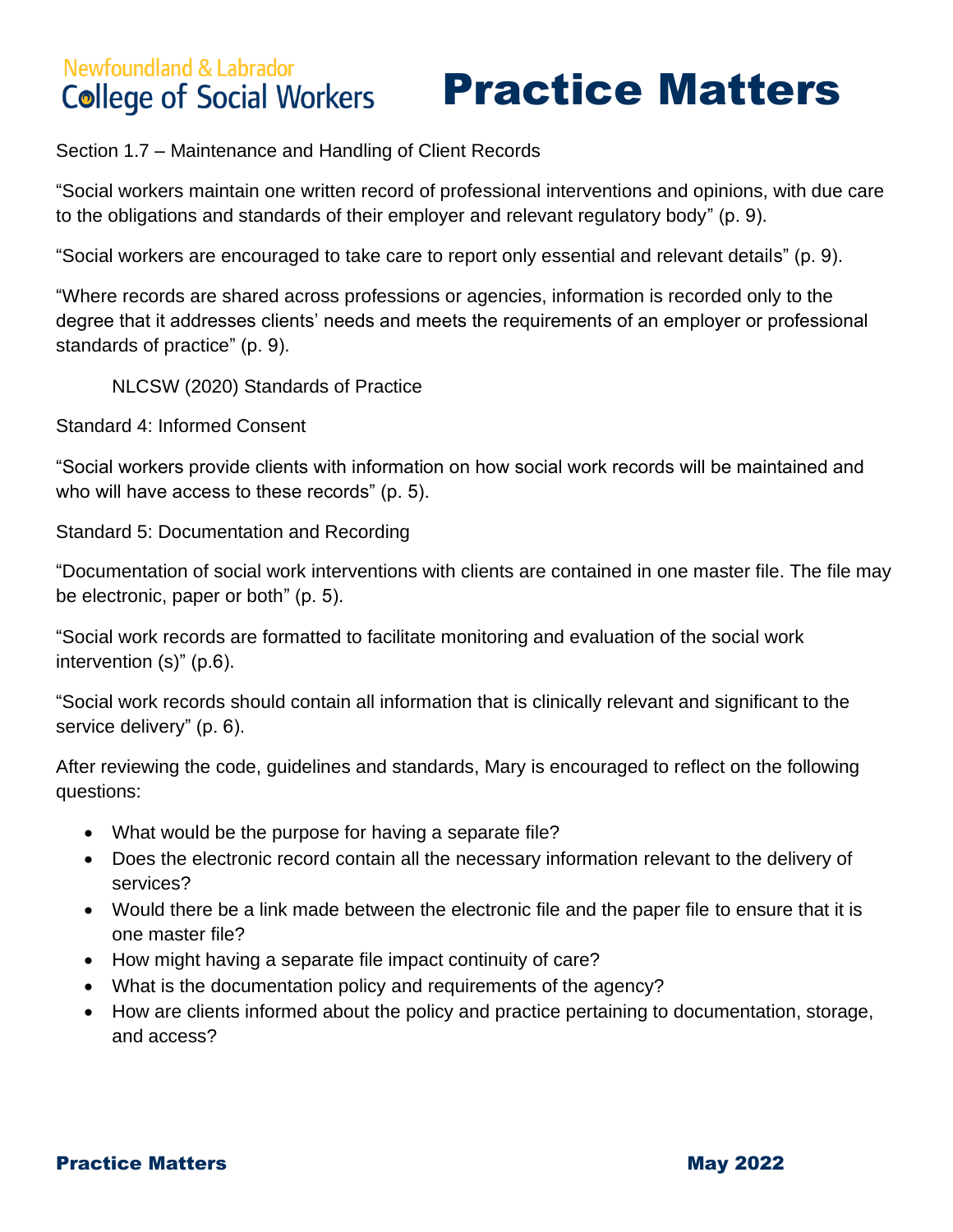#### **Newfoundland & Labrador** Practice Matters **College of Social Workers**

• What protections are put in place by the organization to prevent unauthorized access to electronic records? Is there anything that needs to be changed or enhanced?

A client record is a legal document, and social workers have a professional responsibility to document client interventions and service delivery. Social workers document relevant client information in keeping with agency policy and assess what information is necessary for the provision of services and continuity of care in one master file. Keeping a separate file from the main client file, or jot notes that contain additional client information, is not recommended. Client information that is not relevant to service delivery, or a legislative or agency requirement, generally does not need to be documented. It is also important that social workers provide clients with information on how information is recorded, who has access to the information within the circle of care, how records are maintained and stored, and steps that are taken within the agency to protect personal health information. If a social worker is concerned about access to client information outside the circle of care, addressing this through the appropriate agency channel to identify issues and solutions for change is important.

NLCSW has a wealth of resources pertaining to documentation and confidentiality including:

- [Standards for Social Work Recording Explanatory Document](https://nlcsw.ca/sites/default/files/inline-files/Standards_for_Social_Work_Recording_Explanatory_Document.pdf)
- Documentation Matters: Tip 1 (How should social workers respond when a client asks not to [record something in their file\),](https://nlcsw.ca/sites/default/files/inline-files/Documentation_Matters_Tip_1_0.pdf) [Tip 4 \(What things should I consider in the documentation of](https://nlcsw.ca/sites/default/files/inline-files/Documentation_Matters_Tip_4_0.pdf)  [informed consent\),](https://nlcsw.ca/sites/default/files/inline-files/Documentation_Matters_Tip_4_0.pdf) and Tip [5 \(How do I know if I am recording too much or too little\).](https://nlcsw.ca/sites/default/files/inline-files/Documentation_Matters_Tip_5.pdf)
- [Informed Consent and Documentation Self-Reflection Tools](https://nlcsw.ca/sites/default/files/inline-files/Self-Assessment_Tools_for_Informed_Consent_and_Documentation_Updated_November_2021.pdf)

#### **Case Scenario 2**

Carrie RSW works in an emergency department. A client was brought in following a car accident. The client is unconscious, and a drug test reveals opioids in his system. A family member tells the social worker that the client is on parole and that he broke his conditions of parole by using drugs. The family member is distraught that this will result in more prison time for their loved one. Carrie wonders if she has a duty to report this information?

The ethical dilemma in this scenario is whether to report client information (without the client's consent) as reported by a family member, or maintain the confidentiality of the client's health information. In thinking through the complexities, Carrie reviews the [NLCSW Ethical Decision-Making](https://nlcsw.ca/sites/default/files/inline-files/Ethical_Decision_Making_in_Social_Work_Practice_Updated_August_2021_0.pdf)  [in Social Work Practice](https://nlcsw.ca/sites/default/files/inline-files/Ethical_Decision_Making_in_Social_Work_Practice_Updated_August_2021_0.pdf) guideline document, and consults the [CASW \(2005\) Code of Ethics](https://nlcsw.ca/sites/default/files/inline-files/CASW_Code_of_Ethics_2005.pdf) and [CASW \(2005\) Guidelines for Ethical Practice](https://nlcsw.ca/sites/default/files/inline-files/CASW_Guidelines_for_Ethical_Practice_2005.pdf) to determine applicable sections: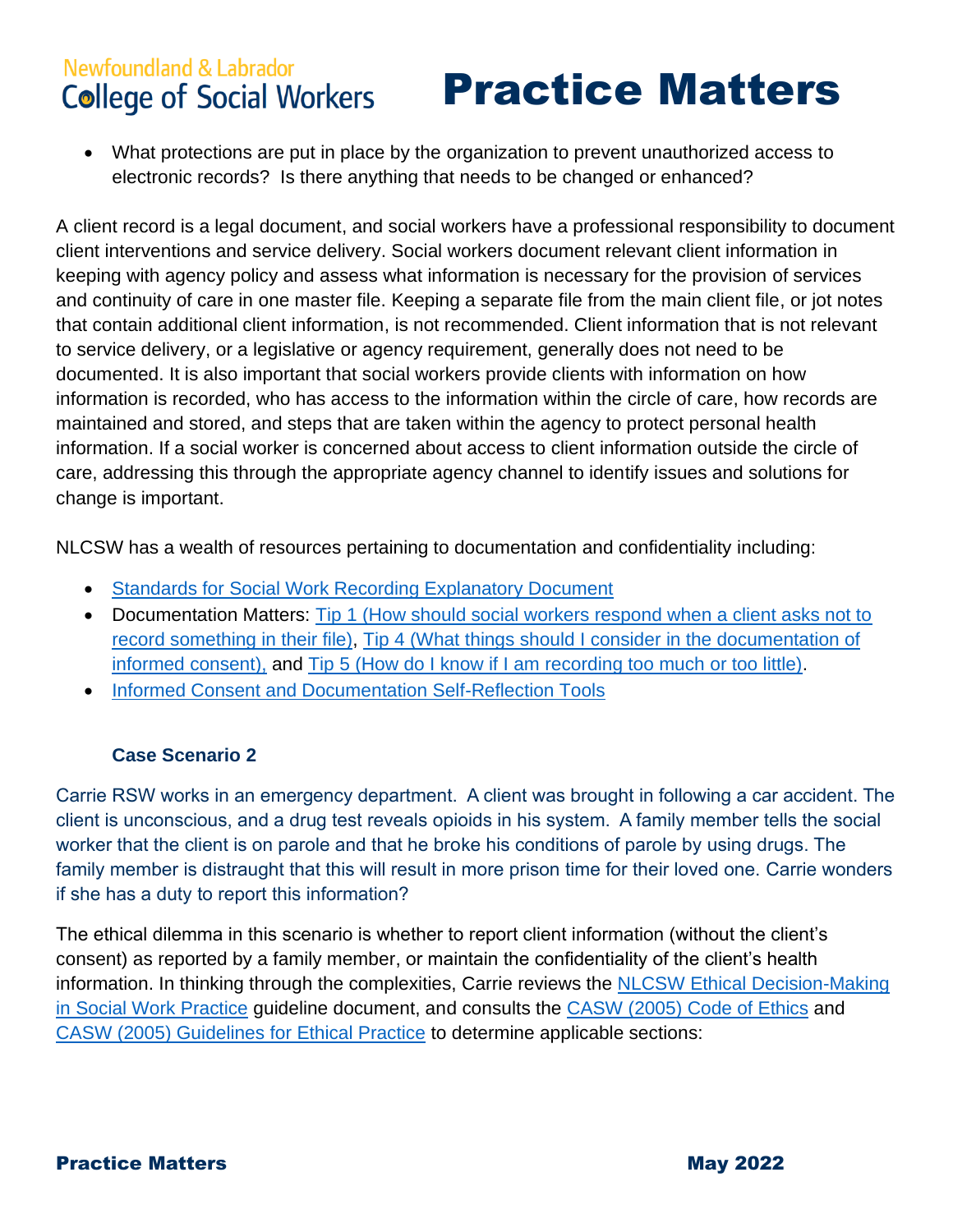# Newfoundland & Labrador

## Practice Matters

CASW (2005) Code of Ethics

Value 1: Respect for the Inherent Dignity and Worth of Persons

"Social workers uphold each person's right to self-determination, consistent with that person's capacity and with the rights of others" (p. 4).

Value 5: Confidentiality in Professional Practice

"Social workers only disclose confidential information with the informed consent of the client or permission of client's legal representative" (p. 8).

"Social workers may break confidentiality and communicate client information without permission when required or permitted by relevant laws, court order or this *Code*" (p. 8).

CASW (2005) Guidelines for Ethical Practice:

1.3.1 – "Social workers promote the self-determination and autonomy of clients, actively encouraging them to make informed decisions on their own behalf) (p. 4).

1.5 – "Social workers protect clients' identity and only disclose confidential information to other parties (including family members) with the informed consent of clients or the clients' legally authorized representatives, or when required by law or court order… The general expectation that social workers will keep information confidential does not apply when disclosure is necessary to prevent serious, foreseeable, and imminent harm to a client or others (see section 1.6 regarding protection of vulnerable members of society)" (p. 6).

Carrie then reviews the [NLCSW \(2020\) Standards of Practice](https://nlcsw.ca/sites/default/files/inline-files/Standards_of_Practice_for_Social_Workers_in_NL.pdf) and highlights the following additional standards:

"Social workers must be familiar with the laws and regulations relevant to their practice" (p. 10).

"Social workers comply with provincial and federal legislation that is applicable to their practice" (p. 10).

"Social workers seek employer consultation and review agency policies and procedures pertaining to legislative requirements impacting their practice" (p. 10).

Following a review of the code, guidelines and standards, Carrie determines that disclosure of client information is not necessary to prevent serious, imminent, and foreseeable harm to the client or others. Her next step is to obtain legal guidance on whether a duty to report this information, and to whom, exists? Is there legislation that applies? Organizations have processes in place where this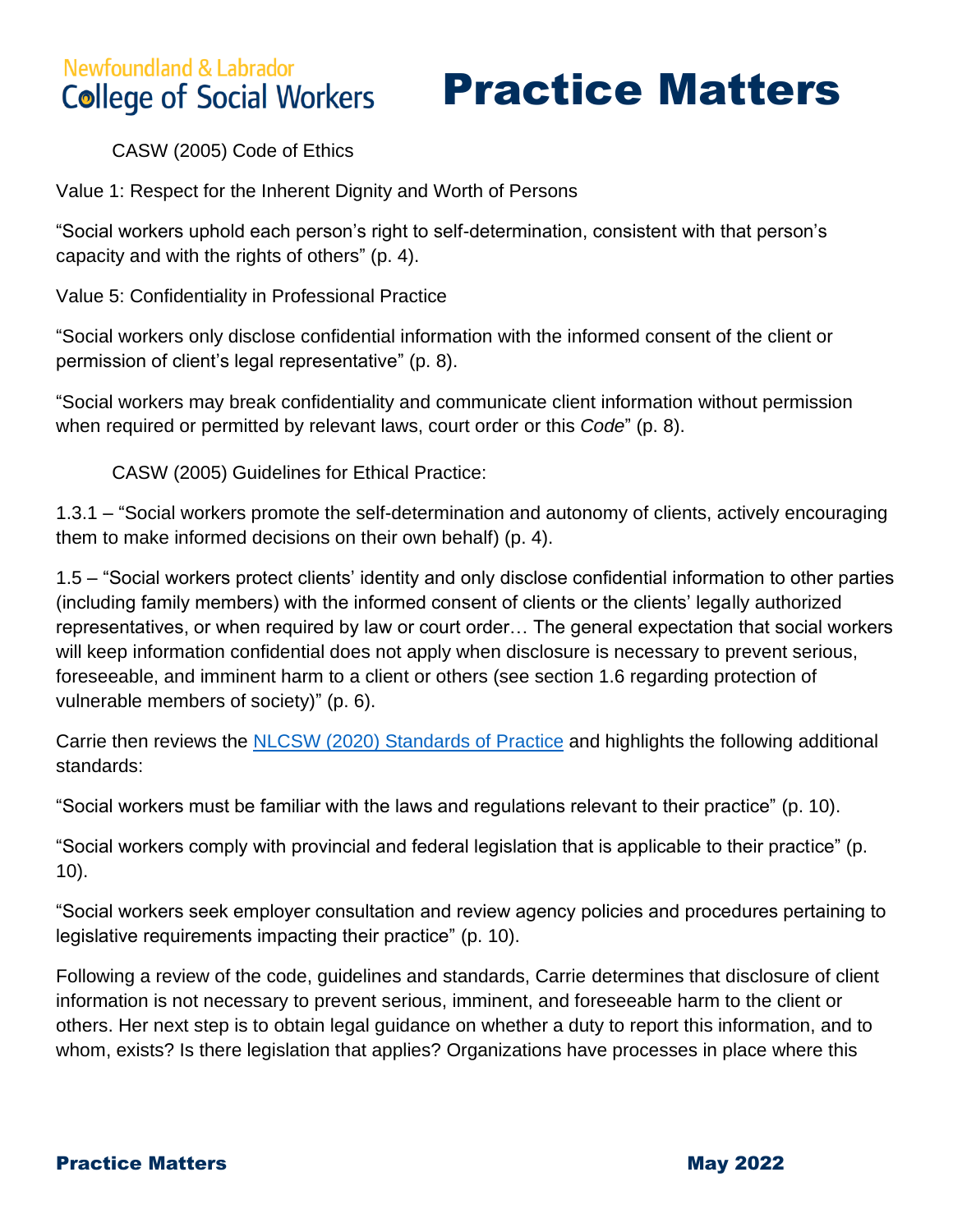## Practice Matters

legal consult can occur (i.e., quality and risk). BMS, the professional liability insurer through CASW, also offers free legal/ethical consultations for members with professional liability insurance. Following this, Carrie plans to seek information on any organizational policies that exist pertaining to the release of a client's health information. A consultation with her supervisor/manager would also be advised.

The NLCSW has also produced a wealth of additional resources that Carrie can review in thinking through this dilemma: [Ethical Compass: The Ethics of Disclosing Client Information](https://nlcsw.ca/sites/default/files/inline-files/Ethical_Compass_Volume_11_September_2020.pdf) [Practice Matters: Accountability in Professional Practice](https://nlcsw.ca/sites/default/files/inline-files/Accountability_in_Professional_Practice.pdf) [Practice Matters: Intersections between Social Work Practice and Legislation](https://nlcsw.ca/sites/default/files/inline-files/Practice%20Matters%20Legislation_0%20%281%29.pdf) [Practice Matters: Importance of Knowing Your Code of Ethics and Standards of Practice.](https://nlcsw.ca/sites/default/files/inline-files/The_Importance_of_Knowing_the_Code_and_Standards_of_Practice.pdf)  Practice Matters: Informed Consent - [A Professional and Ethical Responsibility](https://nlcsw.ca/sites/default/files/inline-files/Informed_Consent.pdf) Documentation [Matters: Tip #6 How should I handle requests for the release of client information?](https://nlcsw.ca/sites/default/files/inline-files/Documentation_Matters_Tip_6.pdf)

#### **Case Scenario 3**

Mark RSW is providing clinical services to a 15-year-old youth. During a recent session, the youth disclosed that he has used marijuana to help ease his anxiety. He asks that Mark not share this information with his parents. Mark receives a phone call from the client's mom who asks how things are going. Mark is wondering if he should let mom know about the marijuana use.

In thinking through this dilemma, Mark considers issues related to capacity and consent, client risk, and confidentiality. The following sections from the code, guidelines and standards are important.

CASW (2005) Code of Ethics:

Value 1: Respect for the Inherent Dignity and Worth of Persons

"Social workers uphold each person's right to self-determination, consistent with that person's capacity and with the rights of others" (p. 4).

"Social workers respect the client's right to make choices based on voluntary, informed consent" (p. 4).

Value 5: Confidentiality in Professional Practice

"Social workers respect the client's right to confidentiality of information shared in a professional context" (p. 7).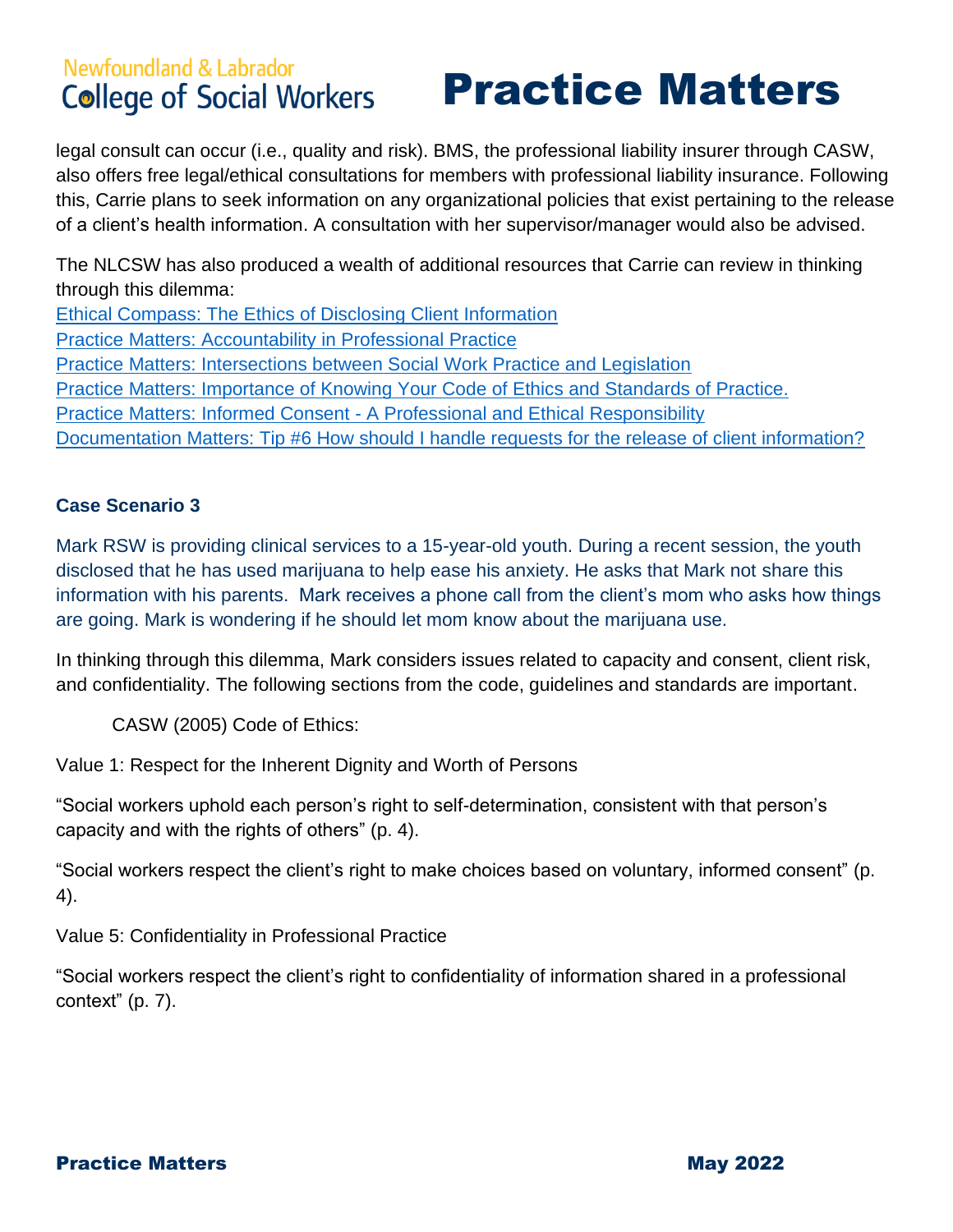Practice Matters

"Social workers may break confidentiality and communicate client information without permission when required or permitted by relevant laws, court order or this Code" (p. 8).

"Social workers demonstrate transparency with respect to limits to confidentiality that apply to their professional practice by clearly communicating these limitations to clients early in their relationship" (p. 8).

CASW (2005) Guidelines for Ethical Practice:

1.5.5 "When social workers provide services to children, they outline for the child and the child's parents (where appropriate) their practices with respect to confidentiality and children. Social workers may wish to reserve the right to disclose some information provided by a young child to parents when such disclosure is in the best interest of the child. This should be declared prior to the first session with a child" (p. 7).

1.3.3 "Social workers who have children as clients determine the child's capacity to consent and explain to the child (where appropriate), and to the child's parents/guardians (where appropriate) the nature of the social worker's relationship to the child and others involved in the child's care" (p. 4).

NLCSW (2020) Standards of Practice:

Standard 6: Confidentiality - "When working with minors:

- Social workers are aware of their legal and ethical responsibilities as it relates to consent, treatment and service delivery.
- Social workers clarify the limits to confidentiality with the client and their parent, guardian or legal representative" (p. 7).

In addition to the code, guidelines and standards, Mark reviews NLCSW's Informed Consent with Children [and Youth: Practice Guidelines for Social Work](https://nlcsw.ca/sites/default/files/inline-files/Informed_Consent_with_Children_and_Youth_Updated_November_2021.pdf) that provides guidance for social workers working with children and youth, and consults with his manager. Mark reviews the information that was covered in the informed consent process with the client and engages in a dialogue with the youth around appropriate next steps based on the youth's capacity to consent and a thorough risk assessment.

#### **Case Scenario 4**

Karen RSW is excited about her work and progress with a client. She is part of an online collegial Facebook group. One evening, Karen posts about her work with the client and gives some details about the client's situation. She is careful not to disclose the name of the client. One of Karen's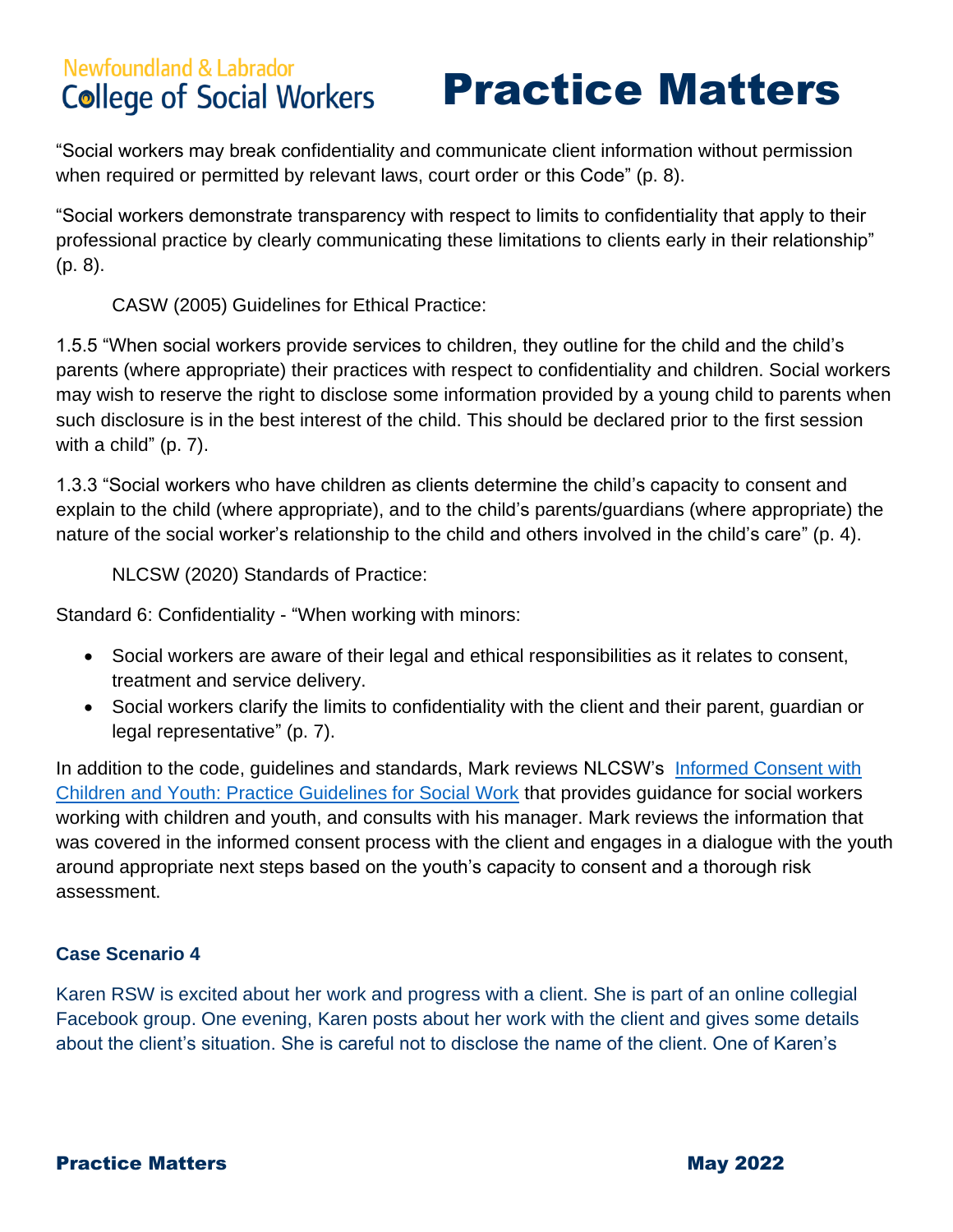## Practice Matters

colleagues recognizes the situation and is certain that Karen's client is her relative. She is quite upset that Karen revealed this information on Facebook and reports this to Karen's supervisor. Karen is distraught and does not feel that she broke client confidentiality.

This is an interesting scenario, and one that may not be as uncommon as we think. As social beings, there is a tendency for us to want to share our work, the successes, and the frustrations. However, this scenario raises some interesting questions.

- 1. What was Karen's intent for posting this information on-line?
- 2. Is it ethical that Karen disclosed client information without disclosing the client's name? Does the post impact on client confidentiality and privacy?
- 3. Whose needs are being met by the posting? How might Karen's client react if they were to see this post?
- 4. Does it make a difference that it was posted on a Facebook group with colleagues? How did other colleagues react?
- 5. What if the post was a negative commentary on her work with a client?

The purpose of posting information on social media is generally to share information and invite commentary. Even though Karen posted to a private group, this does not guarantee privacy, and the information can be disclosed and shared beyond its intended purpose. Karen therefore needs to reflect on the level of professional disclosure that is appropriate for social networking sites, which would also be important to discuss in the supervisory session.

Importantly, the following sections of the CASW (2005) Guidelines for Ethical Practice, NLCSW (2020) Standards of Practice and [NLCSW \(2021\) Technology Use in Social Work Practice](https://nlcsw.ca/sites/default/files/inline-files/Technology_Use_in_Social_Work_Practice_Explanatory_Document_Revised_2021_1.pdf) provide guidance:

CASW (2005) Guidelines for Ethical Practice:

- 1.1.1 "Social workers maintain the best interest of clients as a priority, with due regard to the respective interests of others" (p. 3).
- 1.5 "Once information is shared or observed in a professional context, standards of confidentiality apply. Social workers protect clients' identity and only disclose confidential information to other parties (including family members) with the informed consent of clients or the client's legally authorized representatives, or when required by law or court order" (p. 6).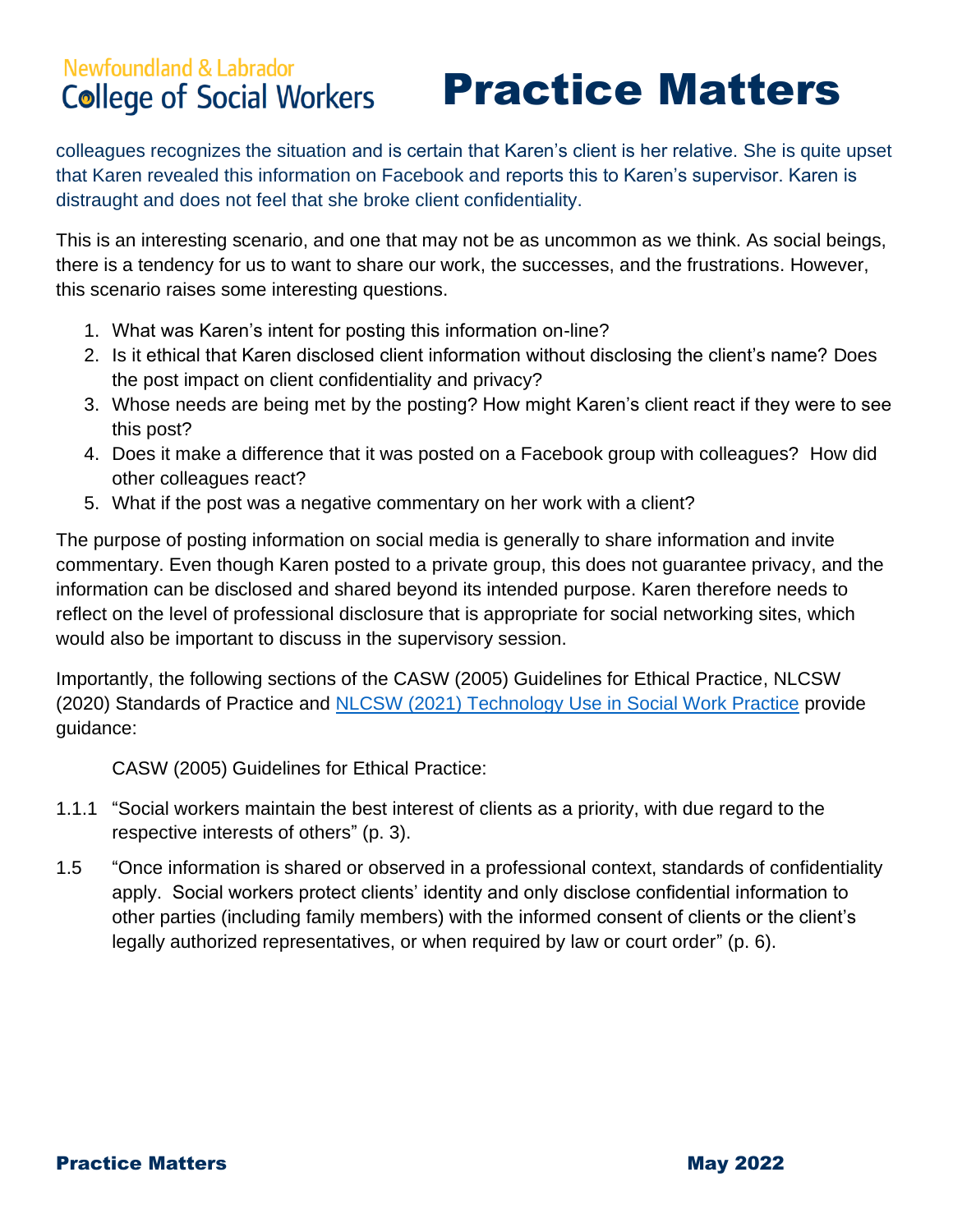Practice Matters

NLCSW (2020) Standards of Practice

Standard 6: Confidentiality

"Social workers ensure the confidentiality of client information obtained through the social work relationship" (p. 7).

"Social workers disclose client information to others with documented informed consent from the client" (p. 7).

NLCSW (2021) Technology Use in Social Work Practice"

"When using personal or professional social networking platforms, social workers should not post or share client information. Importantly, Kolmes (2009) notes that even if client information is posted without disclosing a person's name, age, or ethnicity, given the nature of the public forum, this may not be enough to protect privacy and confidentiality" (p.10).

While it was not Karen's intention to cause client harm or breach client information, when posting any professional information on social media, a helpful strategy is always 'pause before posting'. It is important to reflect on one's decision making in light of ethical and professional responsibilities pertaining to client confidentiality, and how this intersects with one's other professional responsibilities to maintain professional boundaries and professionalism to ensure the integrity of the social workerclient relationship is not compromised.

#### **Conclusion**

This edition of Practice Matters highlighted some of the ethical complexities social workers may experience as it relates to client confidentiality. Each situation and/or dilemma is unique, and going through a process of ethical decision-making is important. Social workers engage in open dialogue on the ethical issues, seek collegial consultation, understand one's ethical and professional responsibilities, and review pertinent practice resources. Taking these steps will enable social workers to make sound ethical decisions in the best interests of clients and in keeping with ethical standards. NLCSW practice resources were shared throughout the document and important questions for consideration were also raised. All NLCSW resources can be accessed at [www.nlcsw.ca](http://www.nlcsw.ca/)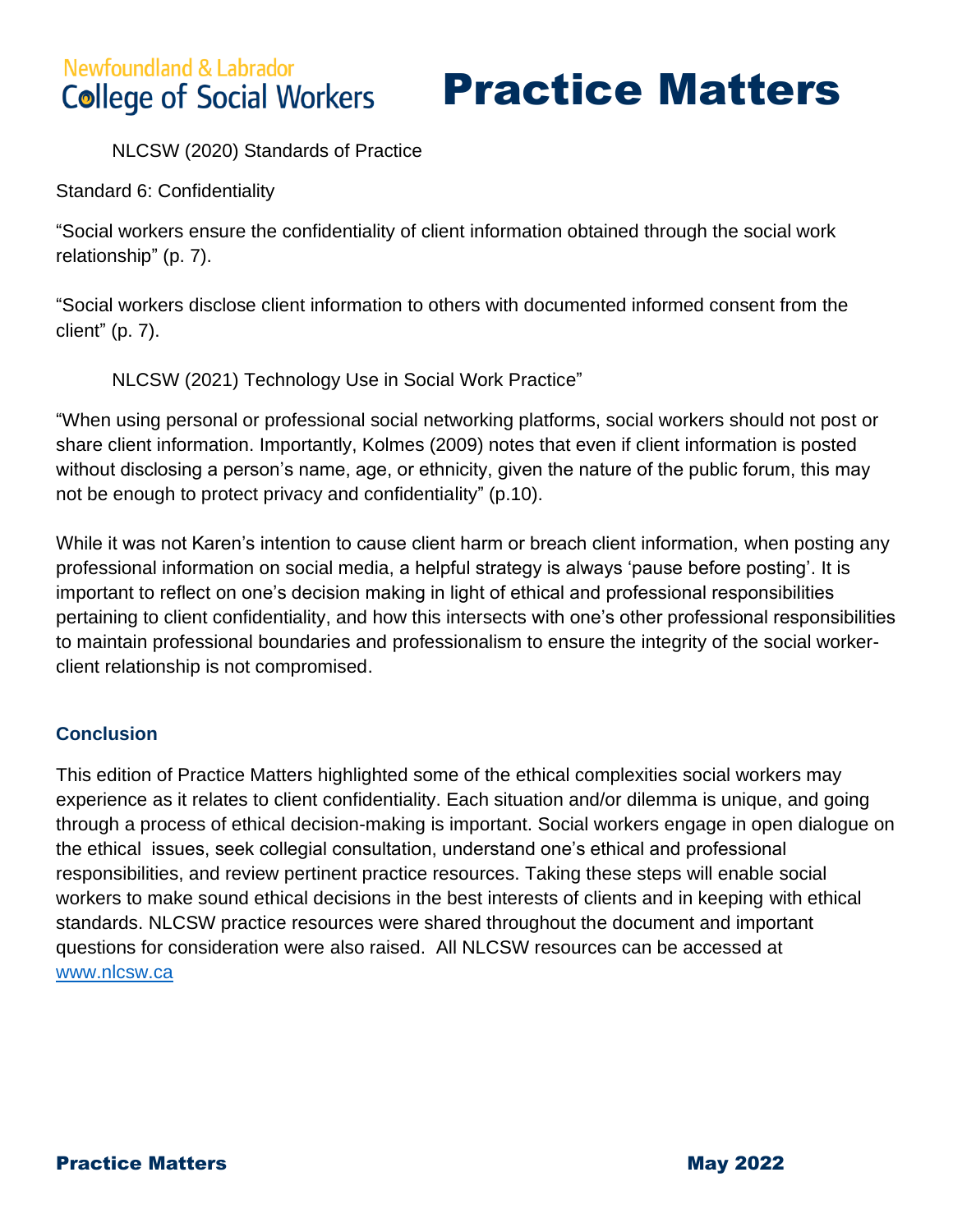## Practice Matters

#### **References**

- Canadian Association of Social Workers (CASW). (2005). *Code of ethics*. [https://www.casw](https://www.casw-acts.ca/files/attachements/casw_code_of_ethics_0.pdf)[acts.ca/files/attachements/casw\\_code\\_of\\_ethics\\_0.pdf](https://www.casw-acts.ca/files/attachements/casw_code_of_ethics_0.pdf)
- Canadian Association of Social Workers (CASW). (2005). *Guidelines for ethical practice*. [https://www.casw-acts.ca/files/attachements/casw\\_guidelines\\_for\\_ethical\\_practice\\_e.pdf](https://www.casw-acts.ca/files/attachements/casw_guidelines_for_ethical_practice_e.pdf)
- Johns, A. (2021). *The Importance of knowing your code of ethics and standards of practice*. Newfoundland and Labrador College of Social Workers. [https://nlcsw.ca/sites/default/files/inline](https://nlcsw.ca/sites/default/files/inline-files/The_Importance_of_Knowing_the_Code_and_Standards_of_Practice.pdf)files/The Importance of Knowing the Code and Standards of Practice.pdf
- Kolmes, K. (2009). *You have a major depressive disorder. Mind if I tweet that?* [https://drkkolmes.com/2009/11/03/ive-given-you-a-diagnosis-of-major-depressive-disorder](https://drkkolmes.com/2009/11/03/ive-given-you-a-diagnosis-of-major-depressive-disorder-mind-if-i-tweet-that/#.YU28brhKibg)[mind-if-i-tweet-that/#.YU28brhKibg](https://drkkolmes.com/2009/11/03/ive-given-you-a-diagnosis-of-major-depressive-disorder-mind-if-i-tweet-that/#.YU28brhKibg)
- Newfoundland and Labrador Association of Social Workers. (2014). *Standards for social work recording explanatory document*. [https://nlcsw.ca/sites/default/files/inline](https://nlcsw.ca/sites/default/files/inline-files/Standards_for_Social_Work_Recording_Explanatory_Document.pdf)[files/Standards\\_for\\_Social\\_Work\\_Recording\\_Explanatory\\_Document.pdf](https://nlcsw.ca/sites/default/files/inline-files/Standards_for_Social_Work_Recording_Explanatory_Document.pdf)
- Newfoundland and Labrador College of Social Workers. (2021). *Technology use in social work practice explanatory document*. [https://nlcsw.ca/sites/default/files/inline](https://nlcsw.ca/sites/default/files/inline-files/Technology_Use_in_Social_Work_Practice_Explanatory_Document_Revised_2021_1.pdf)[files/Technology\\_Use\\_in\\_Social\\_Work\\_Practice\\_Explanatory\\_Document\\_Revised\\_2021\\_1.pdf](https://nlcsw.ca/sites/default/files/inline-files/Technology_Use_in_Social_Work_Practice_Explanatory_Document_Revised_2021_1.pdf)
- Newfoundland and Labrador College of Social Workers. (2021). *Ethical decision making in social work practice.* [https://nlcsw.ca/sites/default/files/inline](https://nlcsw.ca/sites/default/files/inline-files/Ethical_Decision_Making_in_Social_Work_Practice_Updated_August_2021_0.pdf)[files/Ethical\\_Decision\\_Making\\_in\\_Social\\_Work\\_Practice\\_Updated\\_August\\_2021\\_0.pdf](https://nlcsw.ca/sites/default/files/inline-files/Ethical_Decision_Making_in_Social_Work_Practice_Updated_August_2021_0.pdf)
- Newfoundland and Labrador College of Social Workers. (2021). *Informed consent with children and youth: Practice guidelines for social work.* [https://nlcsw.ca/sites/default/files/inline](https://nlcsw.ca/sites/default/files/inline-files/Informed_Consent_with_Children_and_Youth_Updated_November_2021.pdf)files/Informed Consent with Children and Youth Updated November 2021.pdf
- Newfoundland & Labrador College of Social Workers. (2020). *Standards of practice for social workers in Newfoundland and Labrador*. *[https://nlcsw.ca/sites/default/files/inline](https://nlcsw.ca/sites/default/files/inline-files/Standards_of_Practice_for_Social_Workers_in_NL.pdf)[files/Standards\\_of\\_Practice\\_for\\_Social\\_Workers\\_in\\_NL.pdf](https://nlcsw.ca/sites/default/files/inline-files/Standards_of_Practice_for_Social_Workers_in_NL.pdf)*
- Newfoundland and Labrador College of Social Workers. *Ethical Compass*. All publications can be found at<https://nlcsw.ca/practice-resources/ethical-compass>